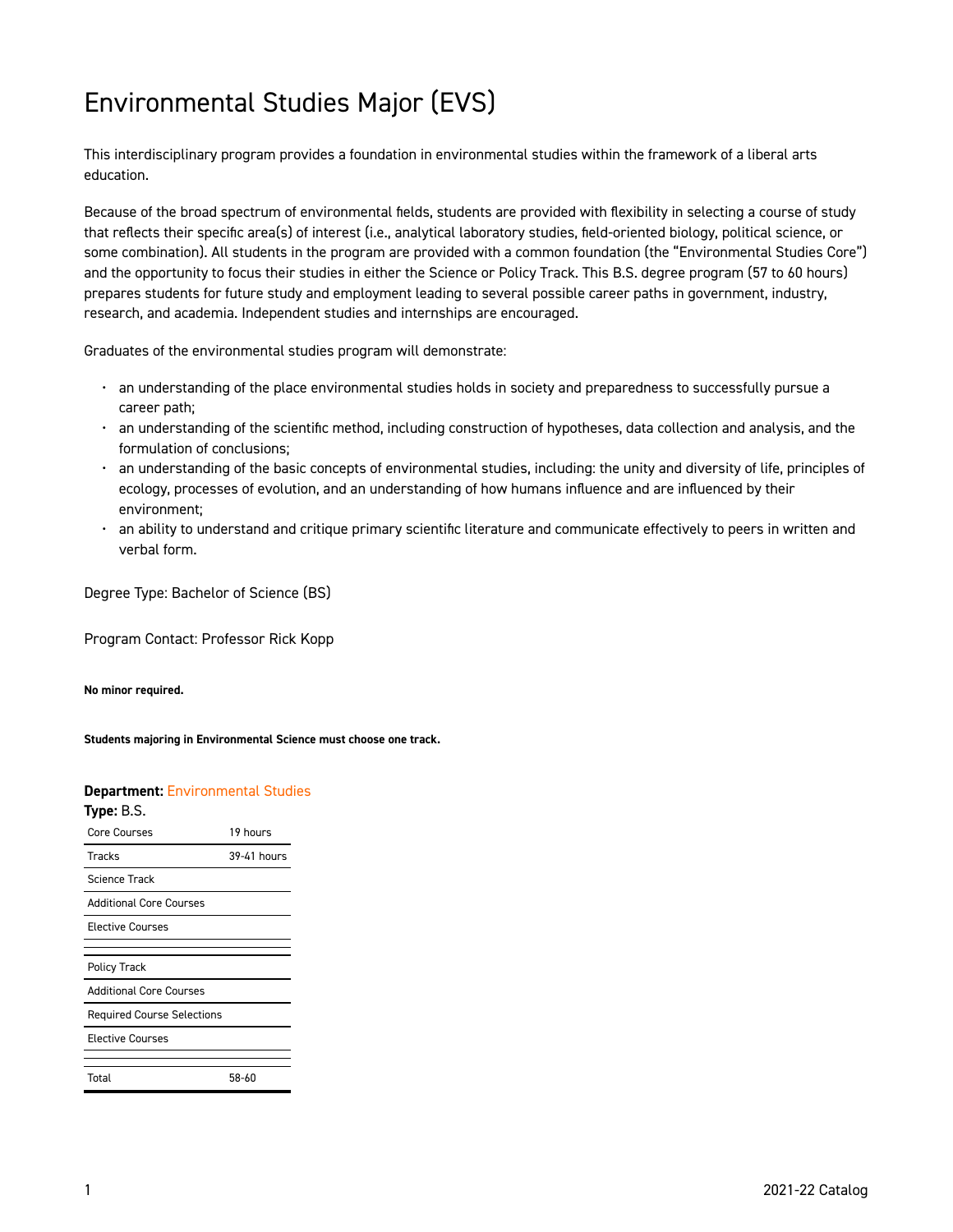## Core Courses

| Item #        | Title                                              | Credit Hour(s) |
|---------------|----------------------------------------------------|----------------|
| BI0111        | <b>Biological Principles</b>                       |                |
| <b>BI0314</b> | Evolution and Ecology                              | 4              |
| <b>MAT111</b> | <b>Elementary Probability and Statistics</b>       |                |
| ENV402        | Junior Seminar                                     |                |
| <b>ENV433</b> | <b>Environmental Science and Natural Resources</b> |                |
| SOC355        | <b>Environment and Sustainability</b>              |                |

## **Tracks**

Select remaining courses from one track.

## Science Track

## Additional Core Courses

| Item #        | Title                                 | Credit Hour(s) |
|---------------|---------------------------------------|----------------|
| BI0212        | <b>Cellular and Molecular Biology</b> | 4              |
| BI0214        | <b>Organismal Diversity</b>           |                |
| CHE111        | General Chemistry I                   |                |
| CHE112        | General Chemistry II                  |                |
| <b>CHE113</b> | General Chemistry II Lab              |                |
| GEL113        | General Geology                       | 4              |

# Elective Courses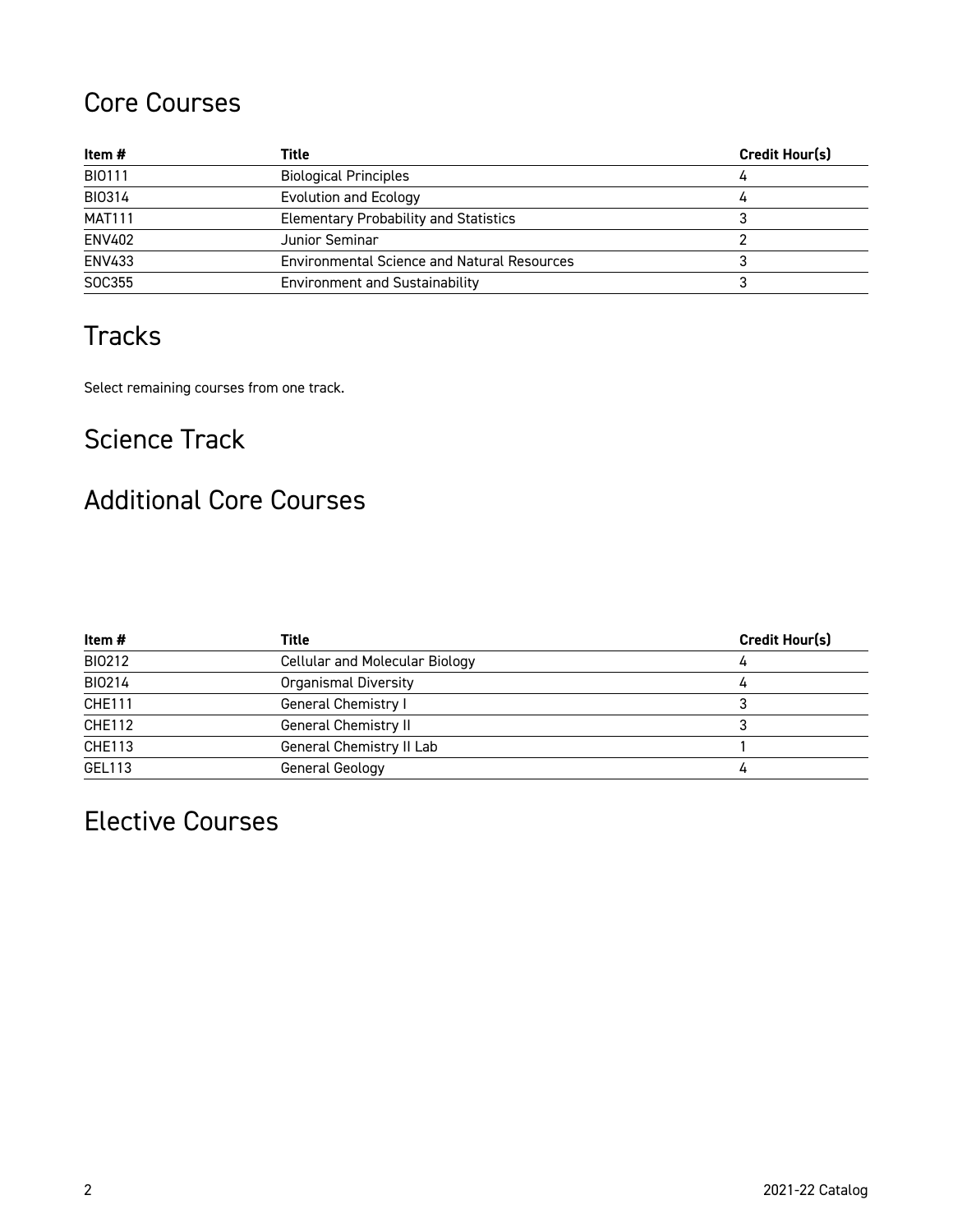### Group 1

#### *Complete 18 credits from the following:*

| Item #        | Title                                                         | Credit Hour(s) |
|---------------|---------------------------------------------------------------|----------------|
| <b>BI0300</b> | Marine Biology                                                | 3              |
| <b>BI0311</b> | General Microbiology                                          | 4              |
| <b>BI0316</b> | Plat Taxonomy and Spring Flora                                | 4              |
| <b>BI0320</b> | Vertebrate Ecology                                            | 4              |
| <b>BI0327</b> | Freshwater Biology                                            | 4              |
| <b>BI0335</b> | <b>Genetics and Molecular Biology</b>                         | 4              |
| BI0435        | <b>Conservation Biology</b>                                   | 3              |
| <b>CHE201</b> | Organic Chemistry I                                           | 3              |
| <b>CHE202</b> | Organic Chemistry Lab I - Techniques and Synthesis            |                |
| <b>CHE305</b> | <b>Analytical Chemistry</b>                                   | 4              |
| <b>CHE309</b> | Organic Chemistry II                                          | 3              |
| <b>CHE310</b> | Organic Chemistry Lab II - Qualitative Analysis and Synthesis |                |
| <b>CHE315</b> | Spectroscopy                                                  | 4              |
| <b>CHE337</b> | <b>Environmental Chemistry</b>                                | 3              |
| <b>CHE339</b> | Environmental Chemistry Lab                                   |                |
| CSC303        | Fundamentals of Data Computing                                | 3              |
| <b>ENV460</b> | Internship in Environmental Science                           | $1 - 3$        |

### Group 2

Select one course listed in the Policy Track outside of the natural and physical sciences.

### Policy Track

### Additional Core Courses

| Item #        | Title                               | <b>Credit Hour(s)</b> |
|---------------|-------------------------------------|-----------------------|
| EC0223        | Principles of Microeconomics        |                       |
| EC0337        | <b>Environmental Economics</b>      |                       |
| <b>PHI151</b> | <b>Ethics</b>                       |                       |
| PHI345        | Environmental Philosophy and Ethics |                       |

# Required Course Selections

| Item # | Title            | <b>Credit Hour(s)</b> |
|--------|------------------|-----------------------|
|        | BI0212 or BI0214 |                       |
|        | CHE111 or GEL113 |                       |

### Elective Courses